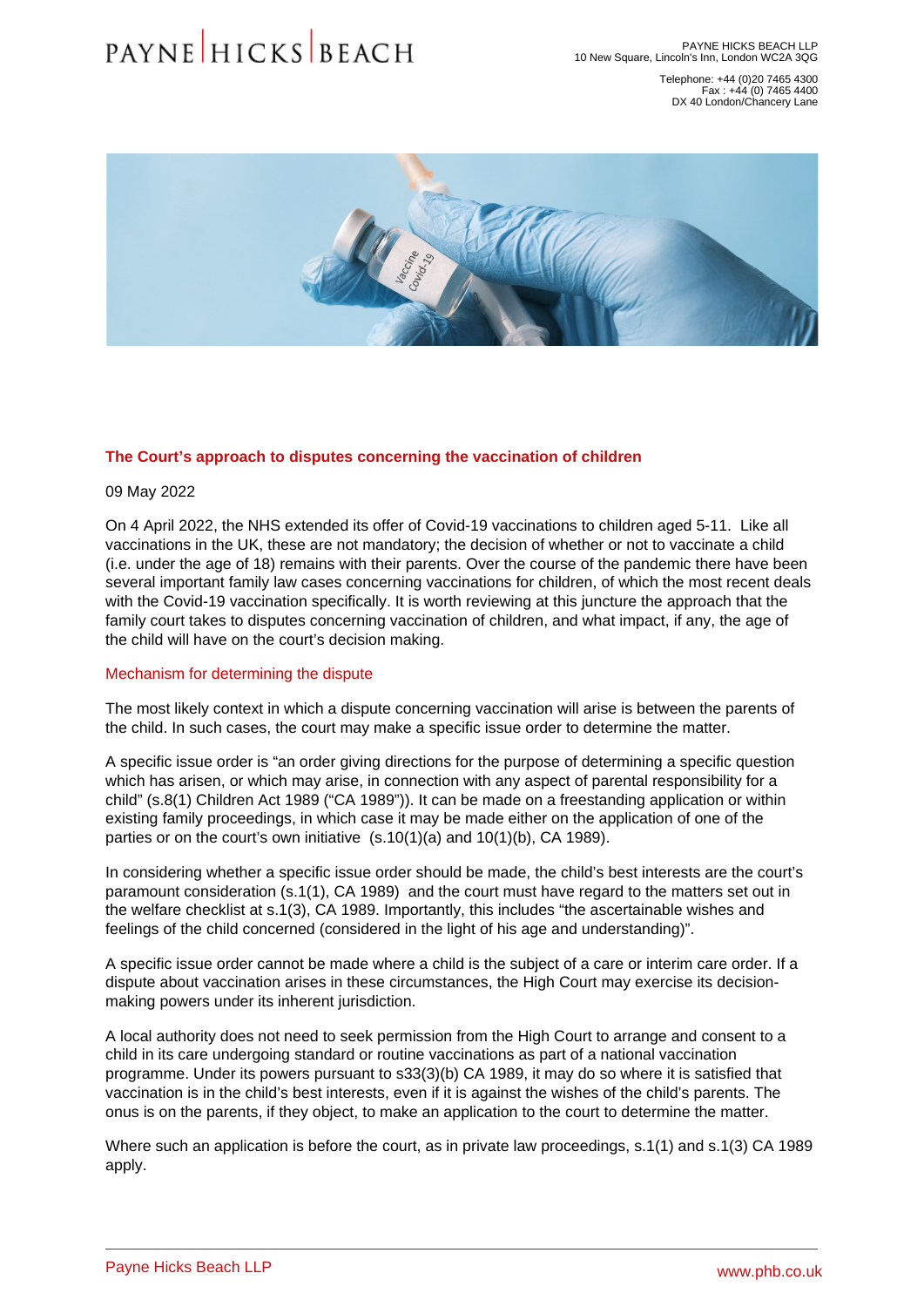Telephone: +44 (0)20 7465 4300 Fax : +44 (0) 7465 4400 DX 40 London/Chancery Lane

## The general approach

There is established case law setting out the court's usual approach to determining a dispute regarding vaccination. The leading case on vaccinations for children is the public law case, Re H (a child) (parental responsibility: vaccination) [2020] EWCA Civ 664 ("Re H"). These principles apply equally to private law proceedings, as confirmed in M v H and others [2020] EWFC 93 ("M v H").

The general principle arising from Re H is that it is in the best interests of otherwise healthy children to be vaccinated in accordance with Public Health England (PHE) guidelines and the NHS vaccination schedule unless:

1 Cogent evidence is raised that there are serious concerns about the efficacy/safety of the vaccination; or

2 The particular medical needs of the child means that vaccination is not in their best interests.

It is not necessary to produce expert evidence on the efficacy or safety of a vaccination on the routine immunisation schedule. This is unless the child has an unusual medical history and the court is required to consider whether the child's specific circumstances provide any reasons why vaccination might not be in their best interests.

# Covid-19 vaccination

When the judgment in M v H was handed down in December 2020, the Covid-19 vaccine rollout for adults in the UK was in its early stages and the question of whether vaccinations would be offered to children had not yet been determined by the government. MacDonald J declined to consider the issue of Covid-19 vaccinations for the children as it was not yet clear:

- 1 Whether or when children would be offered a Covid-19 vaccination; and
- 2 If vaccinations were approved for children, which vaccine(s) they would be offered.

Despite this, he commented that "it is very difficult to foresee a situation in which a vaccination against COVID-19 approved for use in children would not be endorsed by the court as being in a child's best interests, absent peer-reviewed research evidence indicating significant concern for the efficacy and/or safety of one or more of the COVID-19 vaccines or a well evidenced contraindication specific to that subject child".

This issue was revisited in November 2021 in Re C (looked after child) (Covid-19 vaccination) [2021] EWHC 2993 (Fam) ("Re C"), by which point the Covid-19 vaccination was being offered to children aged 12+ as part of a UKHSA (the successor organisation to PHE) national programme. The mother argued that it was not a "tried and tested" vaccine. Although the court was not required to exercise its inherent jurisdiction in that case, Mr Justice Poole stated that, had it been necessary, he would have had no hesitation in concluding that it was in the child's best interest to have the vaccination.

As such, it seems clear that the court's approach to Covid-19 vaccinations for children is consistent with its approach to all other vaccinations on the routine immunisation schedule.

## The views of the parents

Where a dispute concerning vaccination is brought before the court, the views of the parents must be taken into account. However, the court will ascribe weight to their views based on the substance of their argument, not the strength of their feeling. In practice, and applying the principles in Re H, the court will usually side with the parent who is pro-vaccination.

In public law cases, the court may determine that the child should be vaccinated even when this is against the wishes of both parents. This gives rise to an incongruence: in general, parents have the